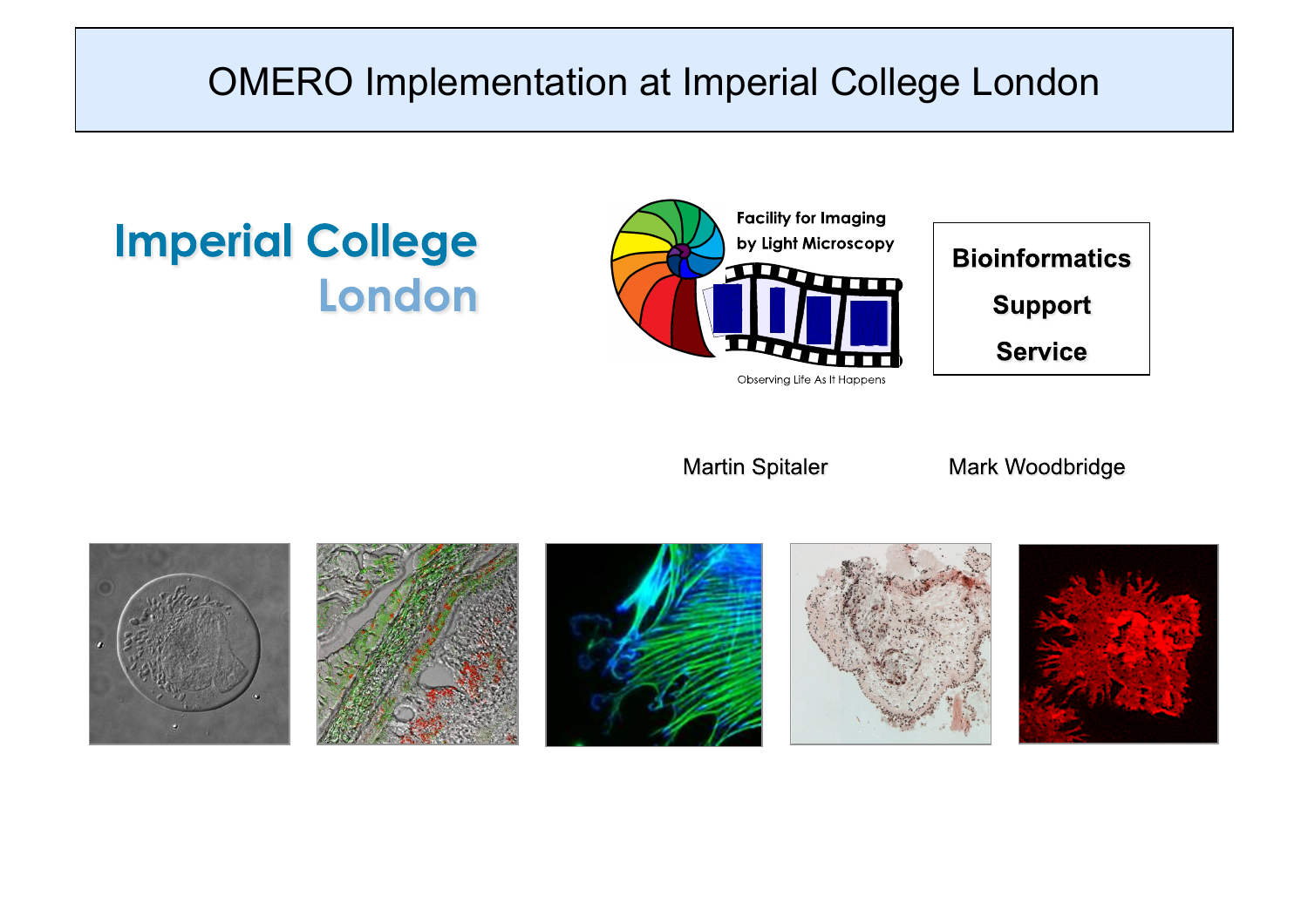## OMERO Implementation at Imperial College London

- Installation, technical solutions, data integration: Bioinformatics Support Service (Mark Woodbridge, Chris Tomlinson)
- Testing & Users: Facility for Imaging by Light Microscopy (FILM) (Martin Spitaler, Christian Liebig, Steve Rothery), facility users, some non-facility users
- Time scale:
	- first test installation: April 2008
	- large-scale import test and feedback: June 2009
	- first tests with live data: December 2009
	- general roll-out to facility users: from January 2010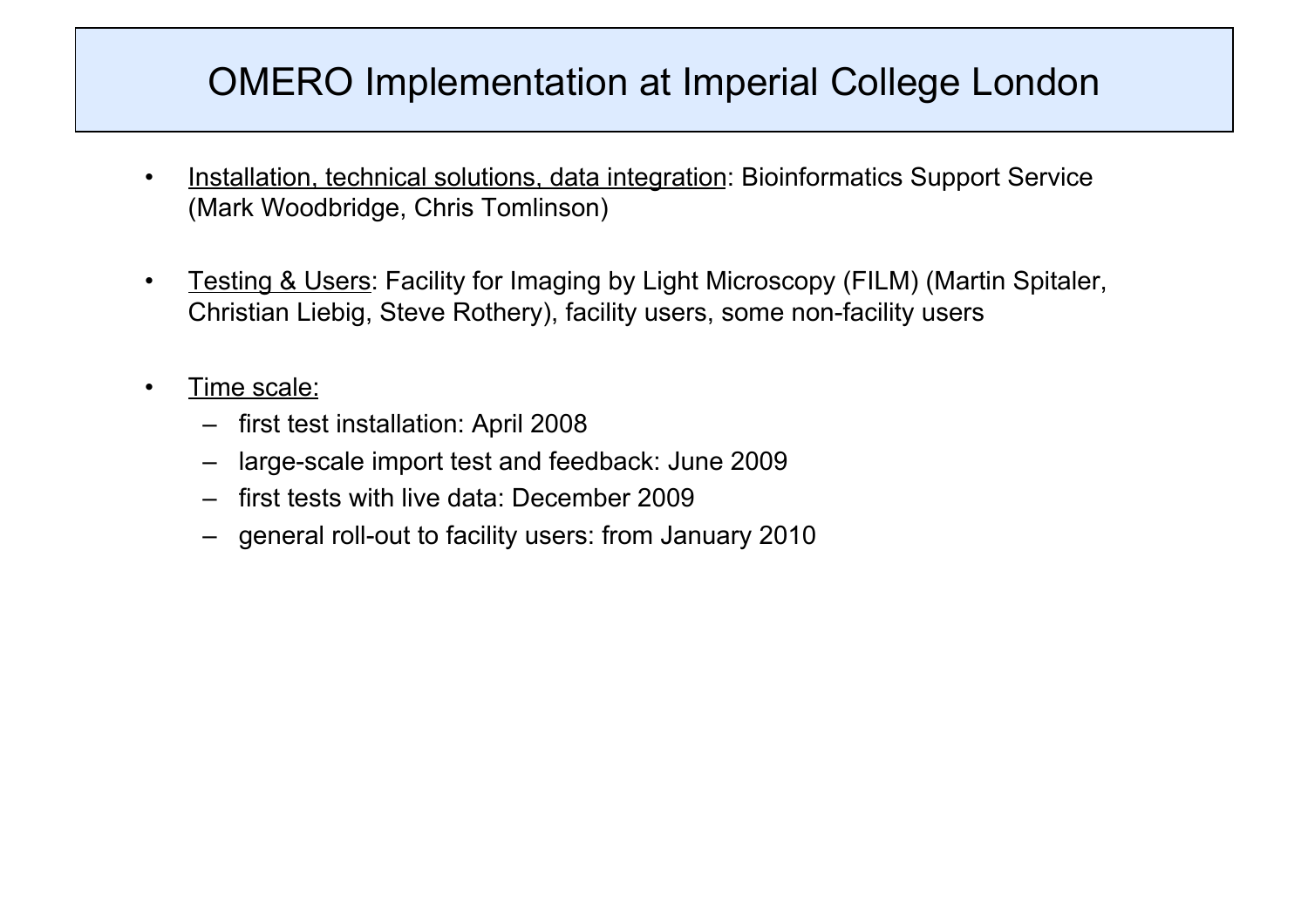# **Deployment Strategy**

- Extensive research
	- Hardware
	- Formats
- Working relationship
	- $-1$
	- Bioinformatics
	- Imaging
- Candidate Users/Projects
	- Scale
	- Formats
- Expansion
	- Infrastructure
	- Support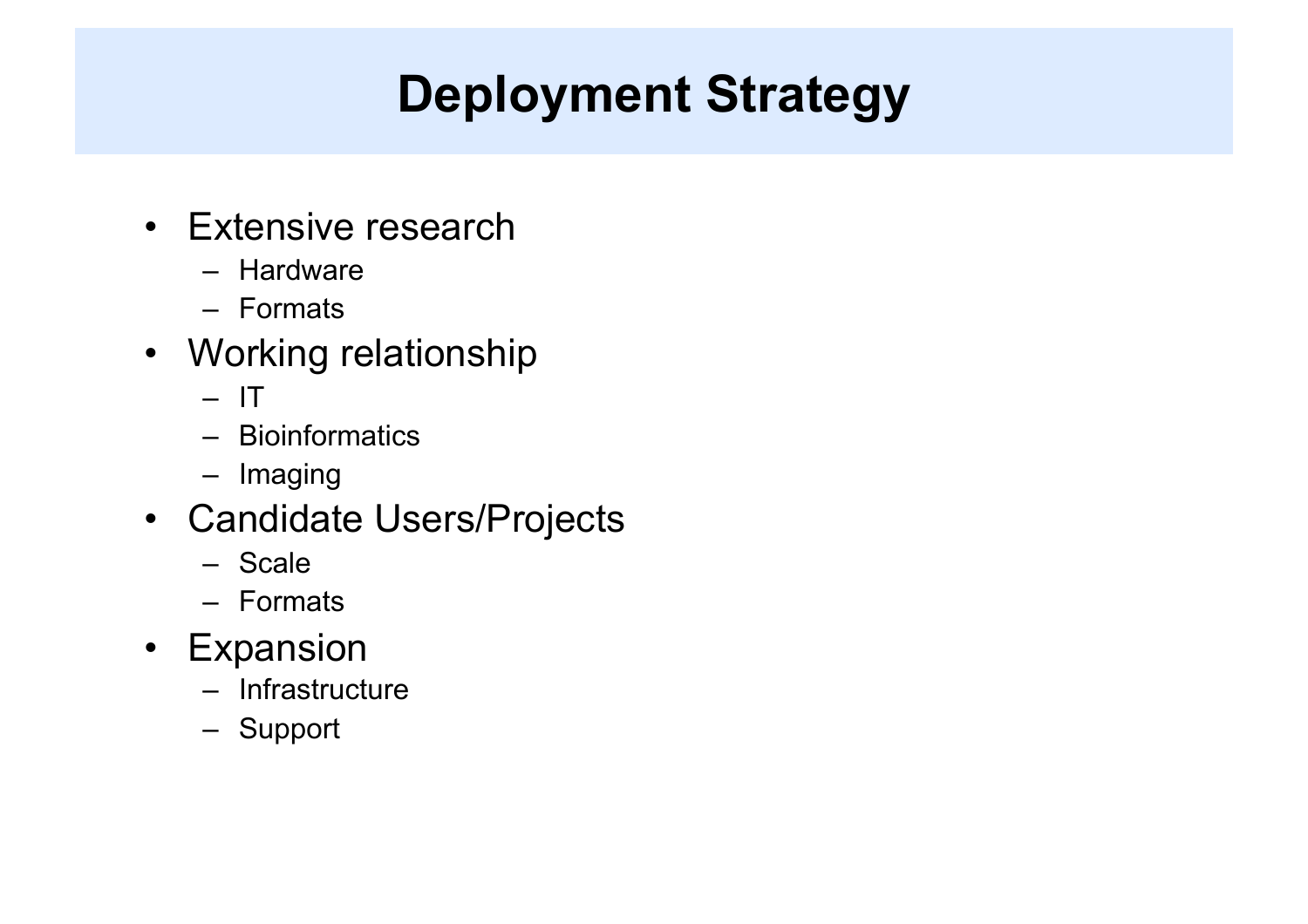## **Deployment Issues**

- Software upgrades
	- Planning and testing
	- Web Start
- Authentication
	- SSL
	- Directory
	- SSO
- Data in/out
	- Formats
	- Metadata
	- Archival (and integrity)
	- Access
- Onboarding
	- Scalability
	- Tutorials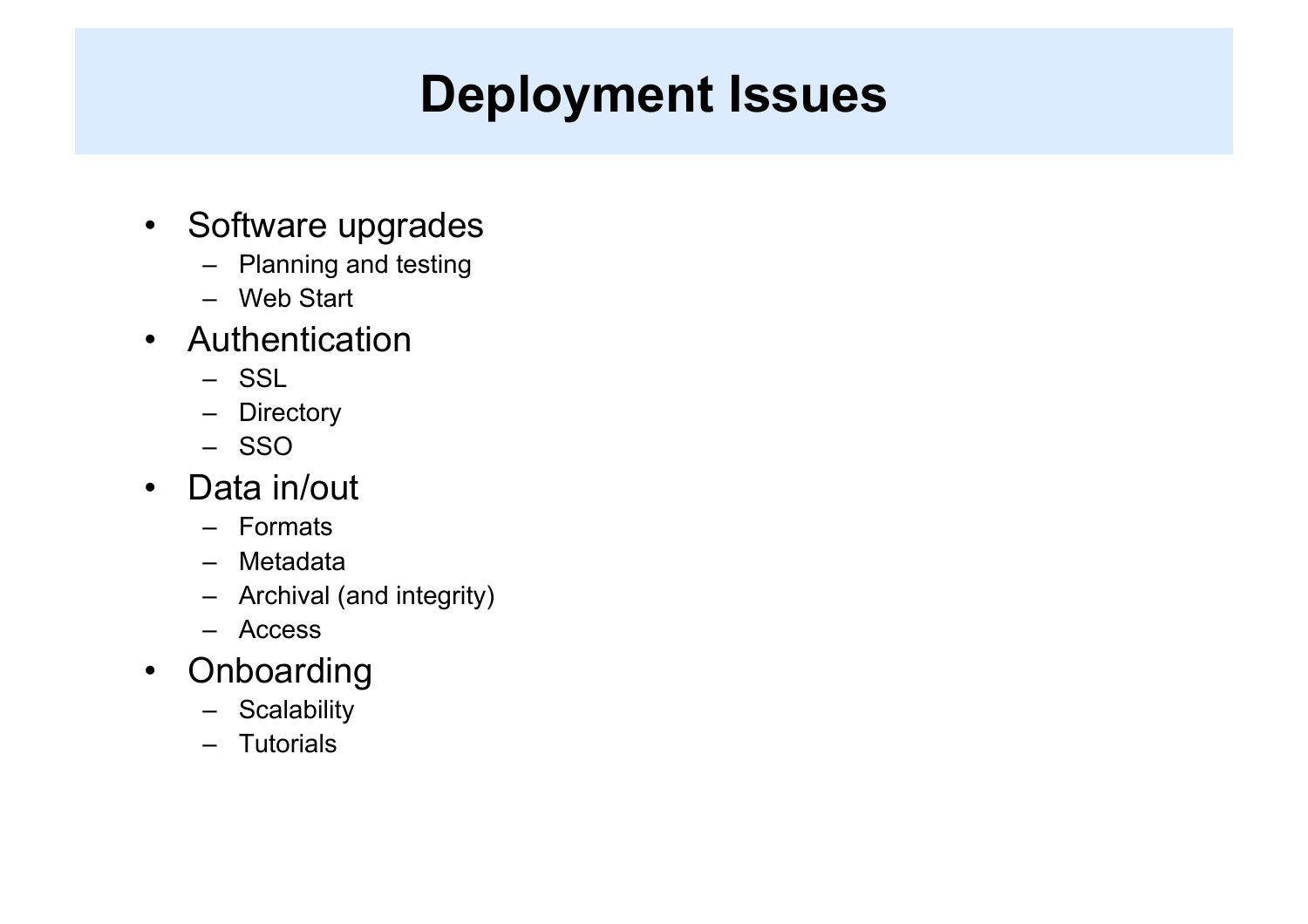# **Ongoing Work**

- Data management
	- Experimental workflows
	- Long-term storage
- Software pipelines
- Server-side processing
- Institutional integration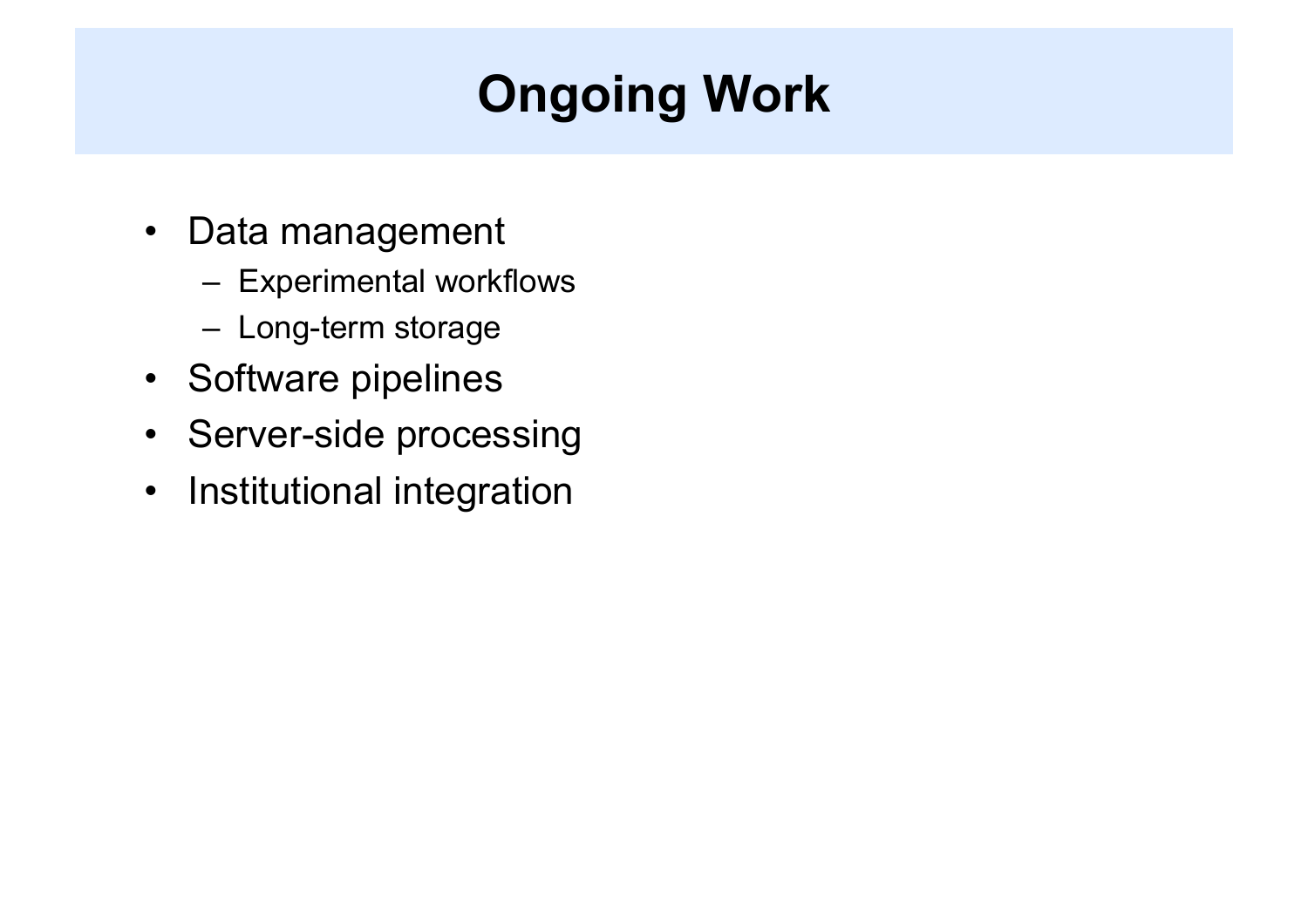## **OMERO/XperimentR (Assay)**

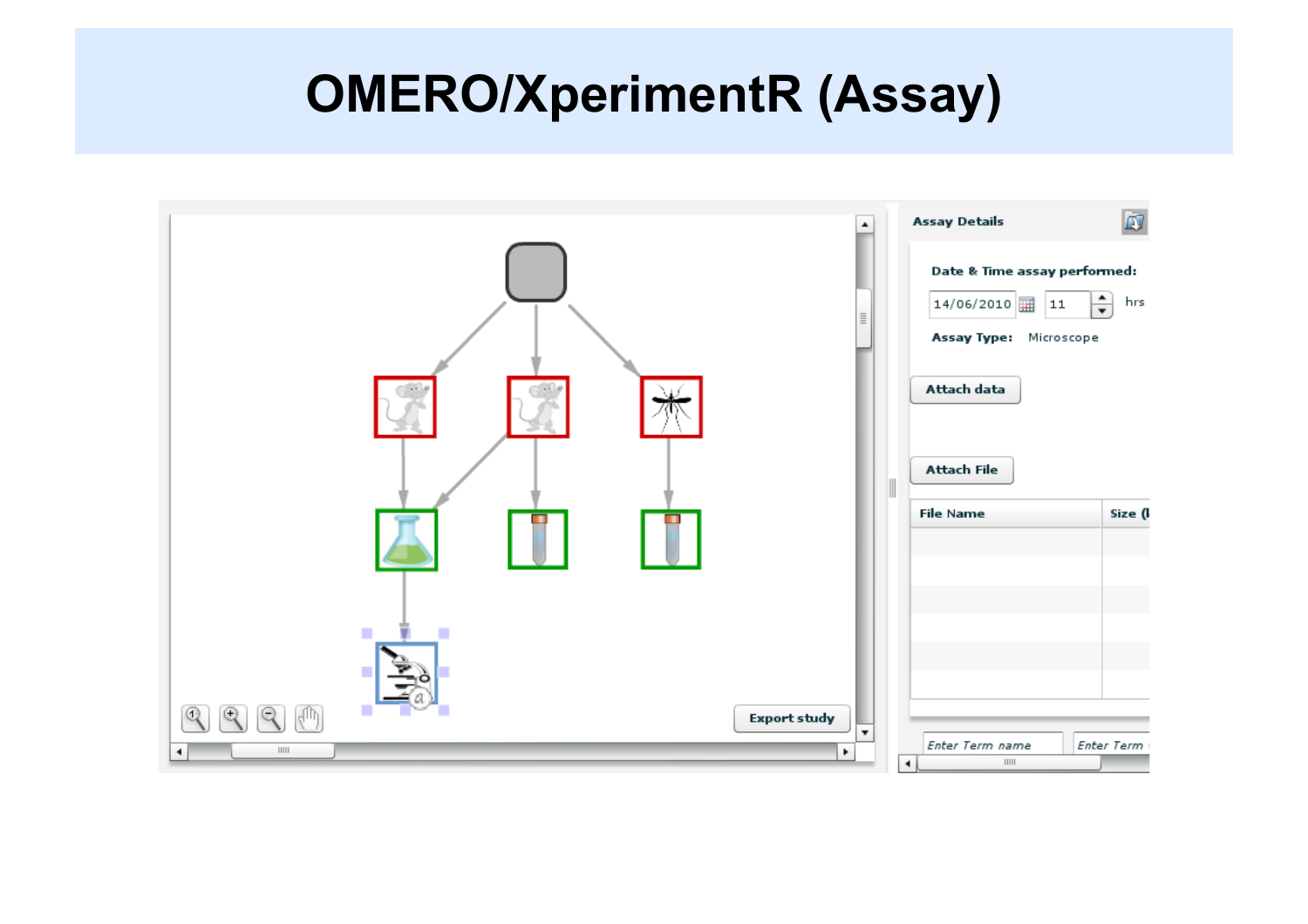## **OMERO/XperimentR (Repository)**

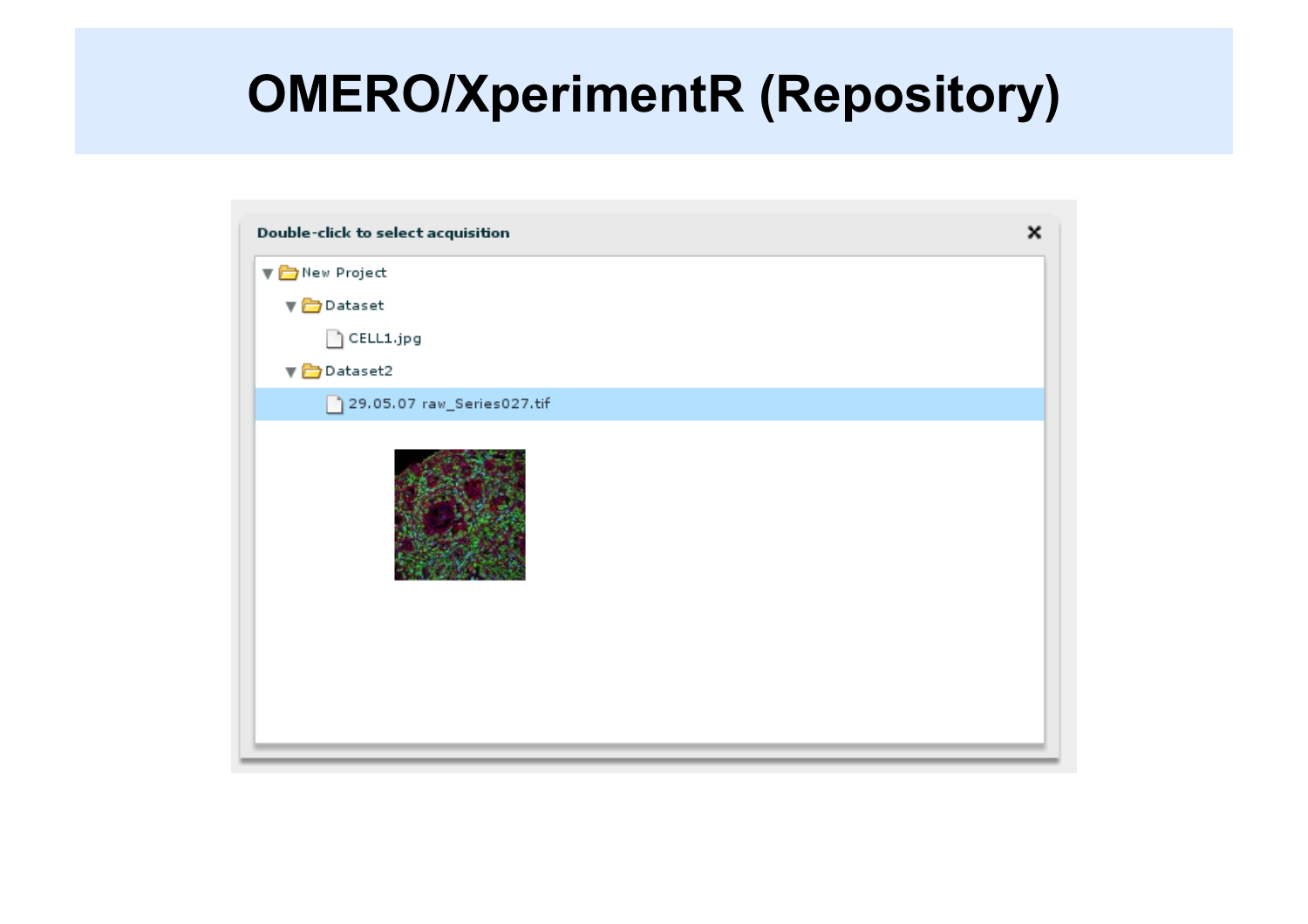## **OMERO/XperimentR (Image)**

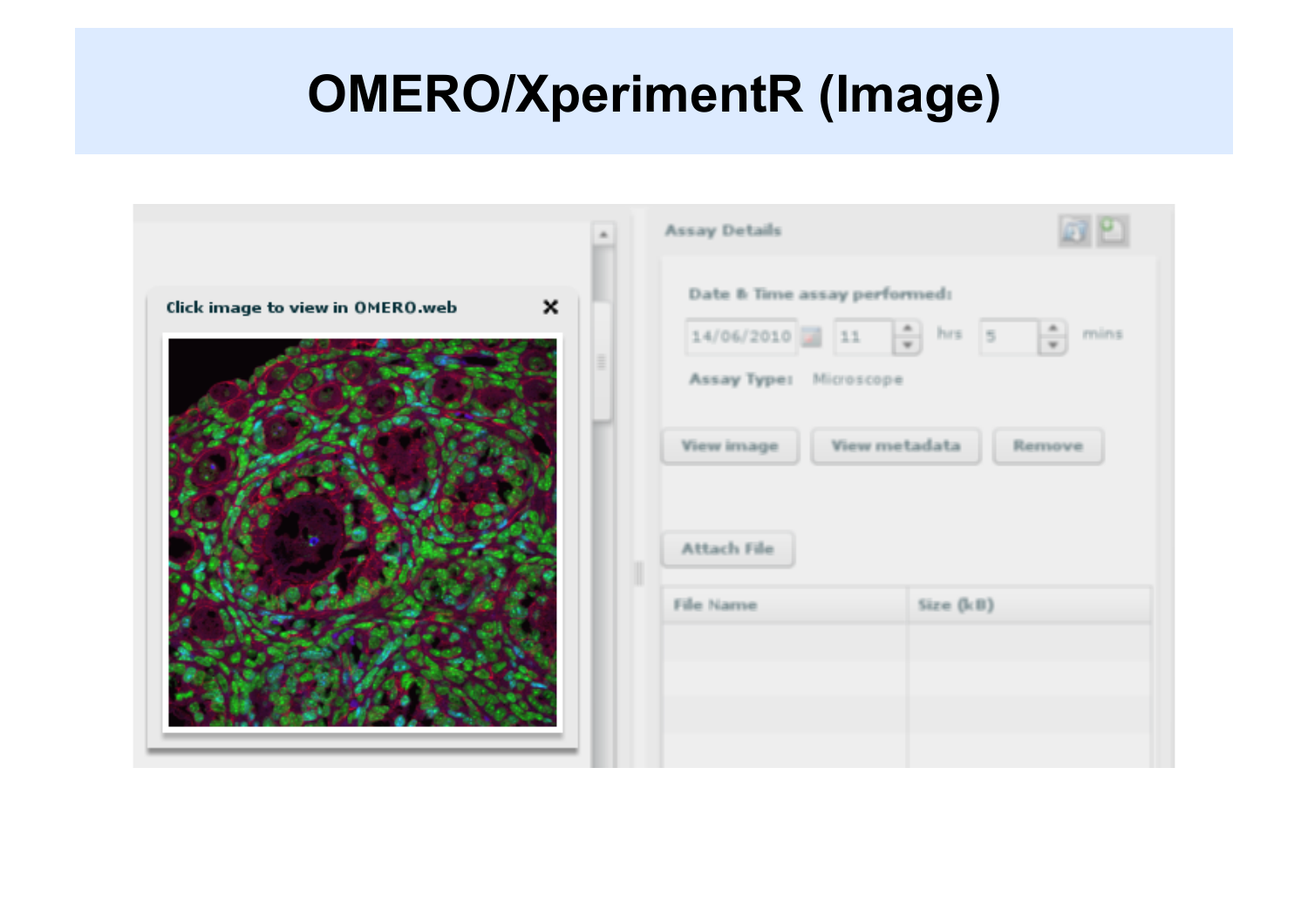## **OMERO/XperimentR (Metadata)**

|                       | ×                           | Date & Time assay performed:            |           |
|-----------------------|-----------------------------|-----------------------------------------|-----------|
| <b>Attribute</b>      | Value                       | $\frac{1}{\sqrt{2}}$<br>$14/06/2010$ 11 | hrs       |
| Name                  | 29.05.07 raw_Series027.tif  | Assay Type:<br>Microscope               |           |
| Image date            | 2007 06 19 08:10:43         |                                         |           |
| Dimensions (XY) [px]  | $1024 \times 1024$          | View metadata<br>View image             |           |
| Pixel size (XYZ) [µm] | 352.77777 x 352.77777 x 0.0 |                                         |           |
| Z-sections            | ${\bf 1}$                   | Attach File                             |           |
| Timepoints            | $\mathbf{1}$                |                                         |           |
|                       |                             | File Name                               | Size (kB) |
|                       |                             |                                         |           |
|                       |                             |                                         |           |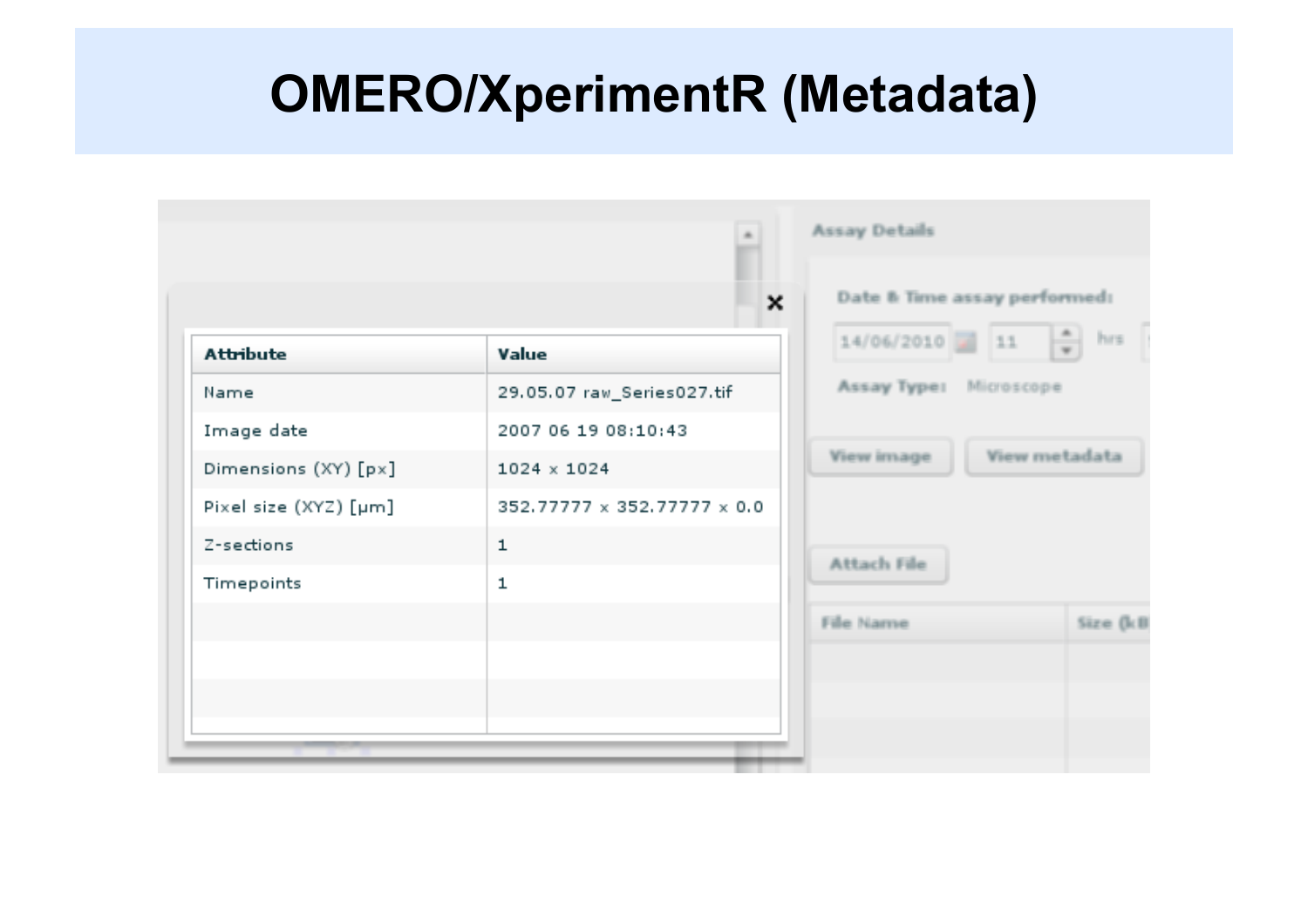## User overview

- Omero users:
	- FILM:
		- facility staff: microscope tests, user projects
		- researchers currently using OMERO: ~15
		- (potential users:  $\sim$ 380 individual microscopists /  $\sim$ 120 groups)
	- outside FILM:
		- EM (OMERO trial)
		- Photonics (fast Flim, OMERO trial)
- research areas: cell biology, developmental biology, immunolgy, infection biology, physiology, stem cell research, biological engineering
- methodologies: widefield, confocal, two-photon (in vivo), Flim, TIRF, PALM / STORM (in development), high-throughput screening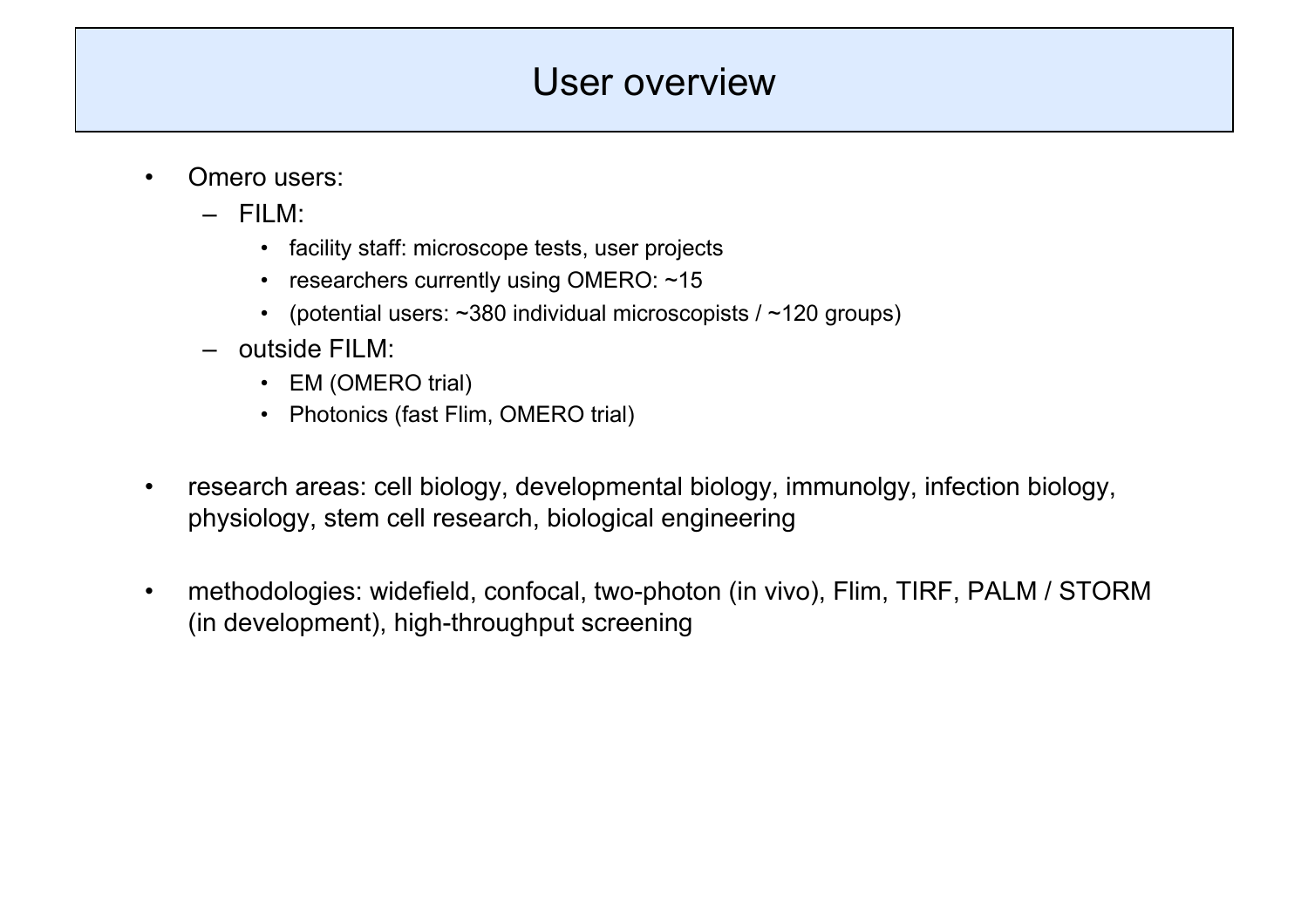## Microscope overview, file formats

- Widefield:
	- Zeiss Axiovert 200M with **Hamamatsu HCImage (\*.TIFF**, \*.**CXD**) and **Perkin Elmer Volocity** (**Volocity database format**)
- Confocal:
	- Zeiss LSM-510 (\*.**LSM)**
	- Leica SP-2 (**TIFF**, **\*.LEI**)
	- Leica-SP5 (**LIF**)
- Flim:
	- Becker-Hickel (**\*.SPC**)
- HTS:
	- Cellomics (**\*.C01**)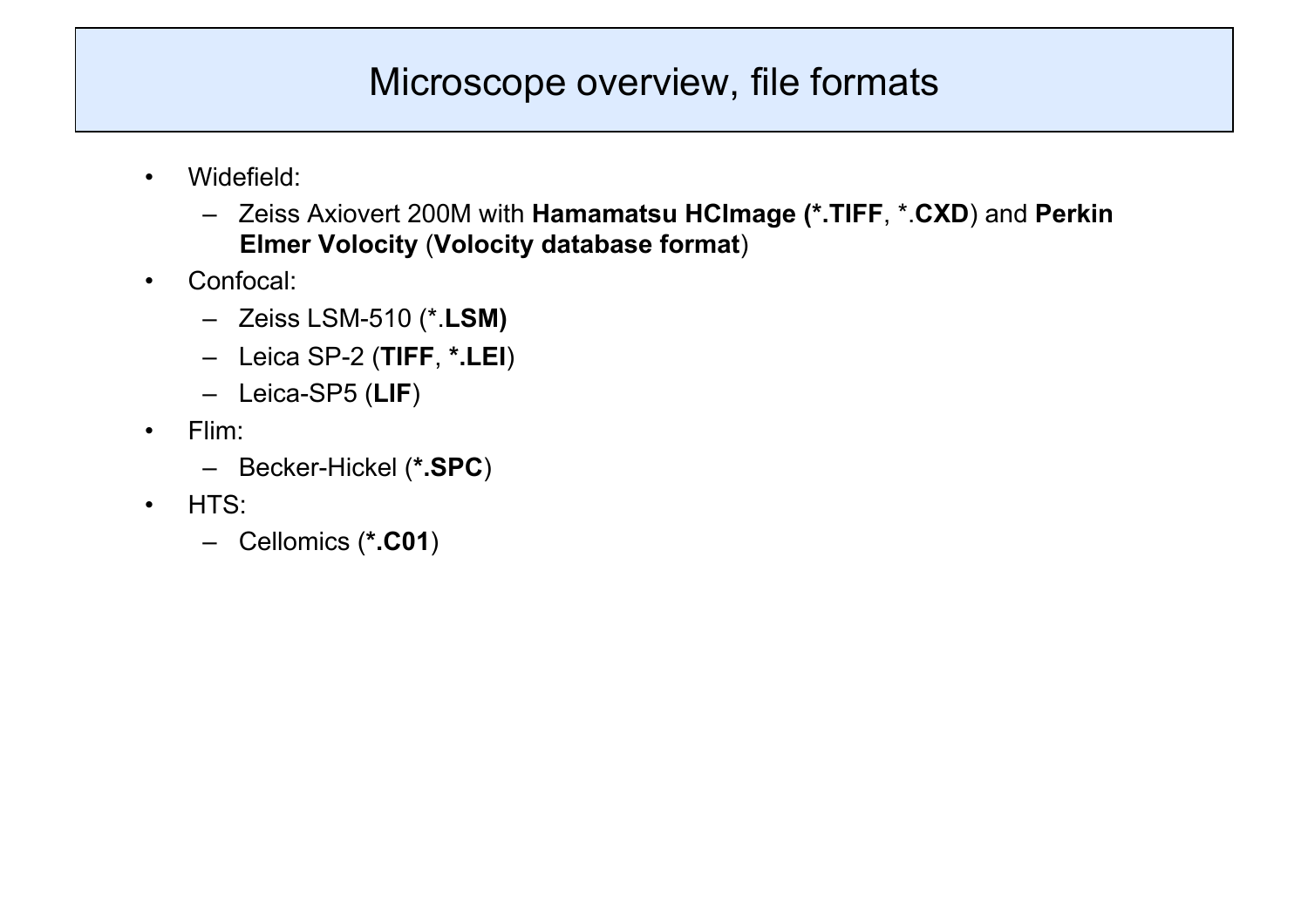## User experience - file formats

| <b>File type</b>                                 | <b>Pixel data</b> | Meta data  |
|--------------------------------------------------|-------------------|------------|
| Hamamatsu HCImage (*.TIFF, *.CXD)                | yes               | partially  |
| Perkin Elmer Volocity (Volocity database format) | no                | no         |
| Zeiss LSM                                        | yes               | yes        |
| Leica SP2 LEI                                    | yes (mostly)      | most       |
| Leica SP5 LIF                                    | yes (mostly)      | most       |
| <b>Becker-Hickl SPC</b>                          | no                | no         |
| <b>Cellomics</b>                                 | not tested        | not tested |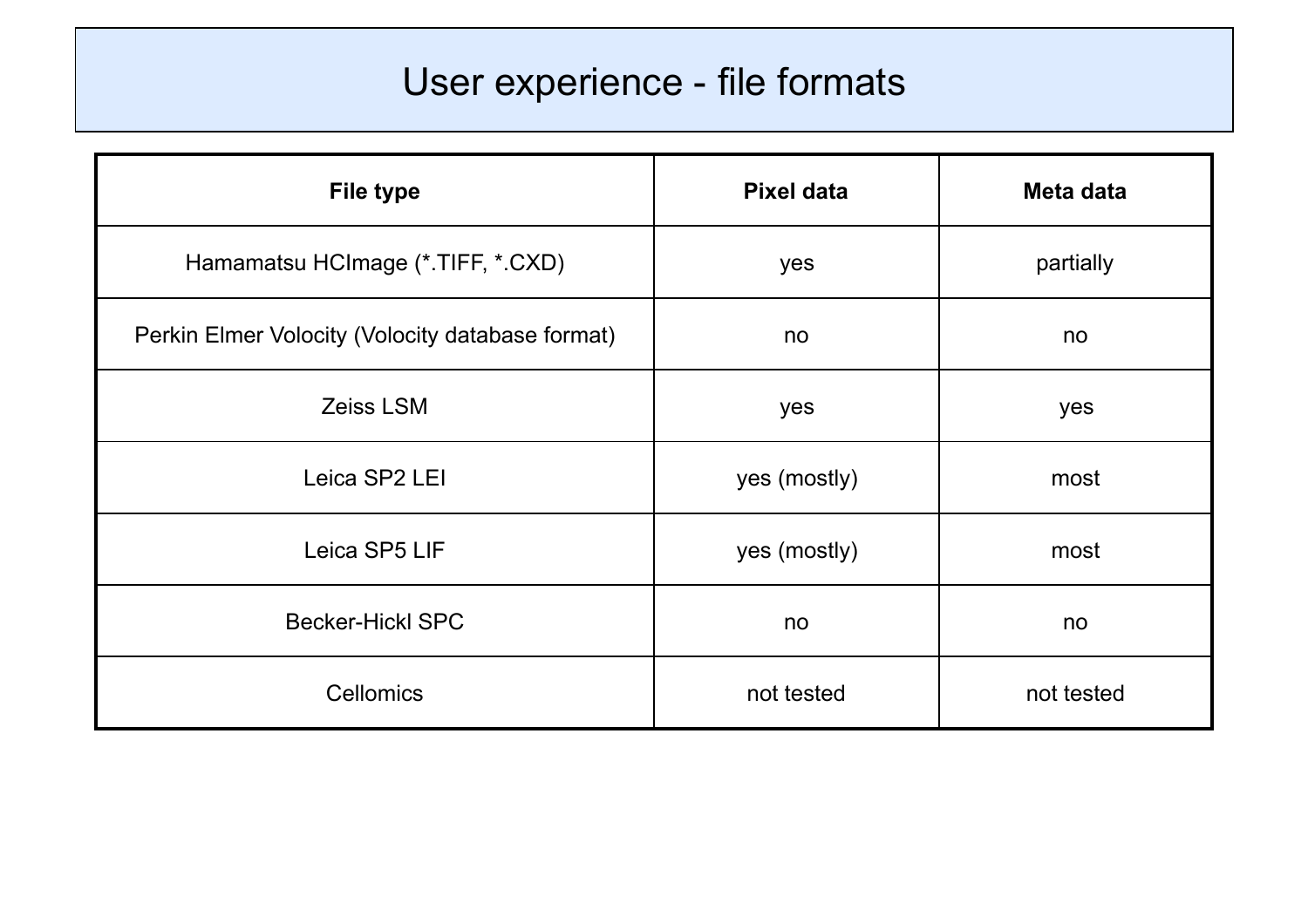### User experience - file formats

#### **Remaining issues:**

- **Hamamatsu HCImage (\*.TIFF, \*.CXD):** 
	- XYZT not supported
	- channel information, exposure time, gain, … not detected (time course is detected)
	- metadata are imported in raw format, but not interpreted

#### • **Volocity:**

• not supported, indirect via OME-TIFF not possible, apparently due to an export fault

#### • **Leica SP2 LEI:**

- lambda-scan imported, but as a time series (metadata not correct)
- import 'unstable'
- **Leica SP5 LIF:** 
	- lambda-scan as for LEI
	- MP laser settings not detected
- **Becker-Hickl SPC:** 
	- not supported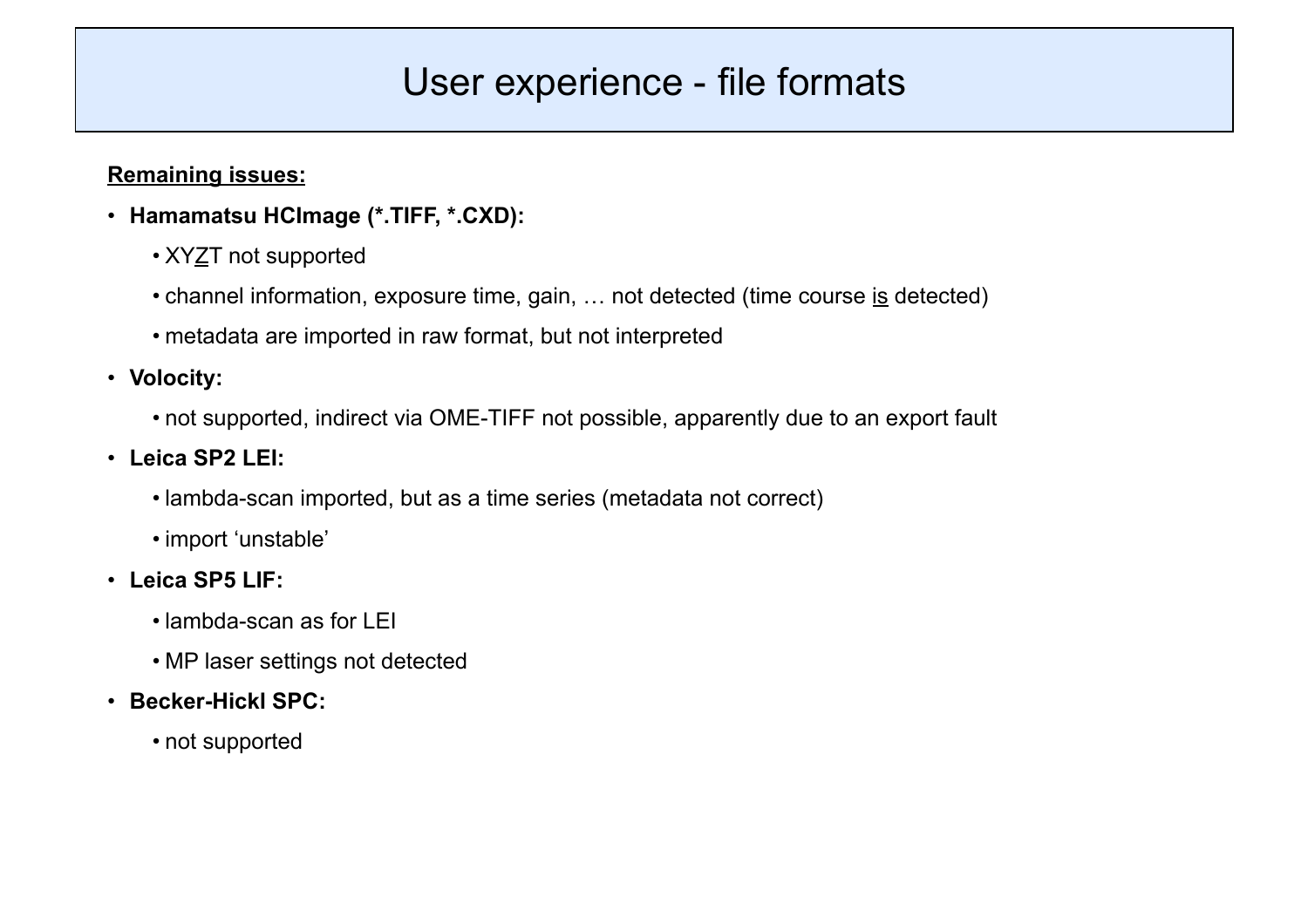### User experience - usability

- **the core functionality of OMERO is seen as extremely useful:** 
	- central repository of data from various microscopes
	- easy visualisation
	- easy access from any location
	- sharing (but too limited for routine usage)
	- quick access to archived data and OME-TIFF
- **visualisation:**
	- generally good, many good features (split screen, copy / paste rendering settings, greyscale,
	- rendering limitations limit its usability (visualisation is not quantitative, due to autocontrast, positive and negative controls appear with equal brightness)
	- the problem of side-by-side visualisation of many images is unsolved:
		- •zoom too small in thumbnail view
		- •split / greyscale visualisation not available
- **data archiving:**
	- in principle great solution for central data archiving
	- main problem: unreliable archiving (easy to forget archive tick box, not option to set it by default)
	- following from this, data duplication (local storage is preferred)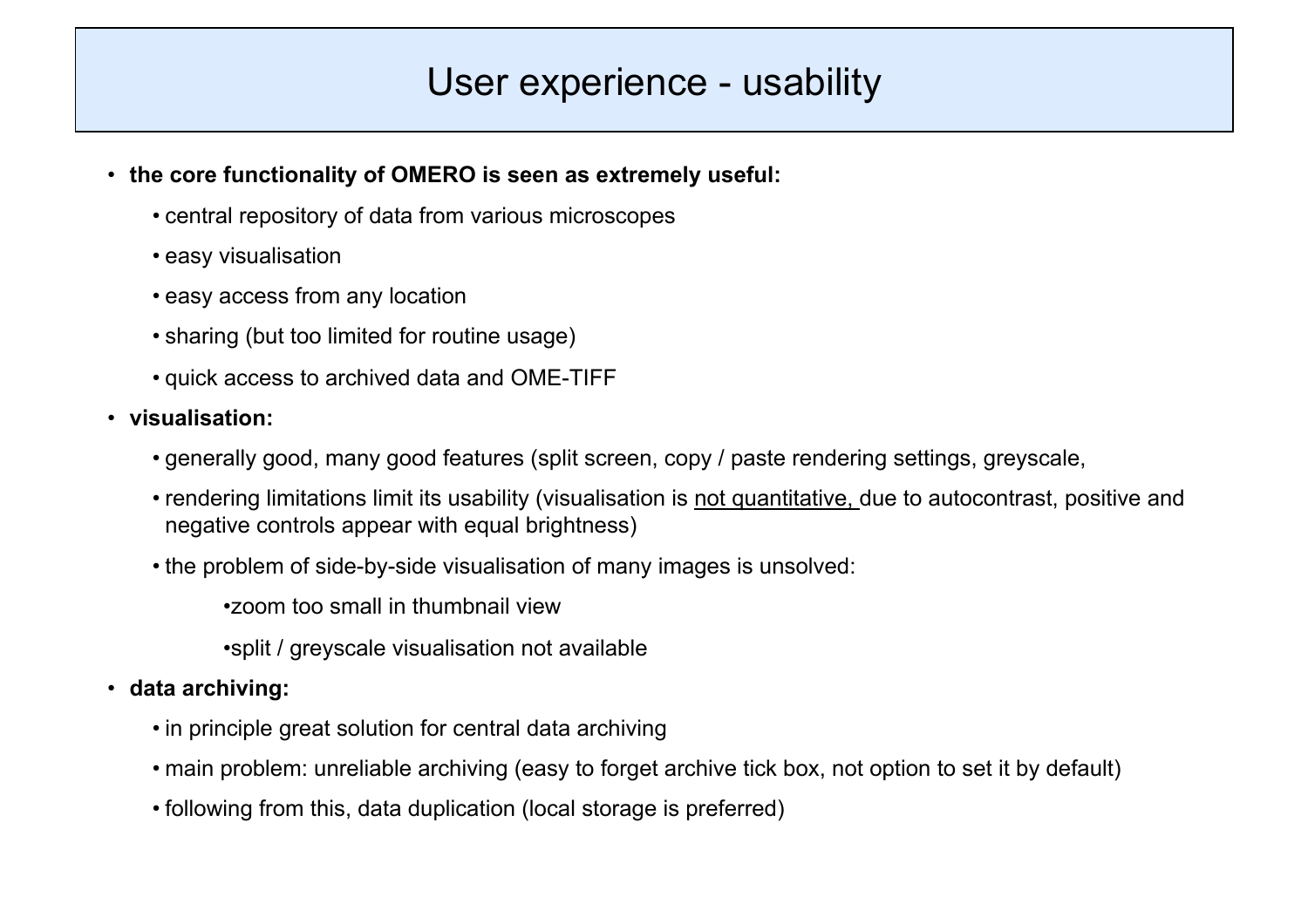## Wish list

#### **Metadata:**

- support for missing formats
- confocals: pinhole size as Airy Units (in addition to micrometer)

#### **Data storage:**

- it should be possible to make archiving nonoptional in the preferences (or by administrator)
- when deleting data, the original image data should be deleted (or quarantined)

#### **Usability:**

- rendering!:
	- option to turn it off by default throughout
	- must accept values outside min / max pixel values
- UNDO functions
- user preferences:
	- screen layout
	- default rendering / visualisation (e.g. min / max, greyscale, split, …)
	- data archiving on

#### **Sharing:**

- sharing via INSIGHT
- access to archived file via sharing and / or export as OME-TIFF
- hierarchy preserved in shared files (sharing of whole folder / experiments)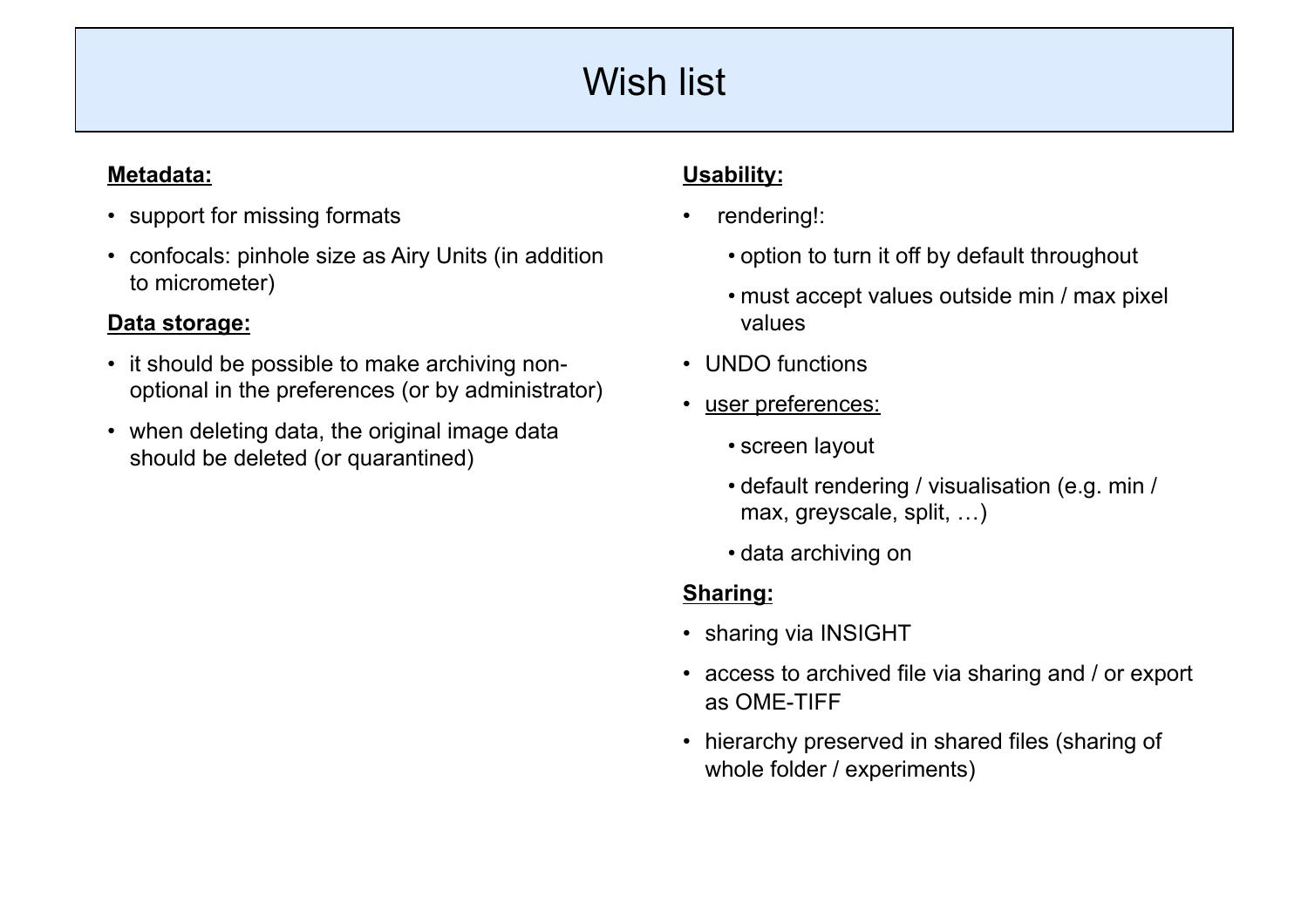## Future plans

#### **Improving implementation:**

- improved integration in lab workflow (annotation / sharing)
- final data storage solution **Improving implementation:**
- improved integration in lab workflow (annotation / sharing)
- final data storage solution

#### **Improving data quality:**

- annotation with (compulsory?) experimental metadata on upload
- integration with other data (Systems Biology)

#### **Improving usability:**

- integration with image analysis (Definiens, CellProfiler):
	- software should read image data from OMERO, analyse them and write data back into OMERO, together with analysis protocols (logs) and results
	- raw data, analysis logs and results should be automatically linked in OMERO
	- ideally, all data should be visualised in easily accessible form (e.g. multiwell plate layout)